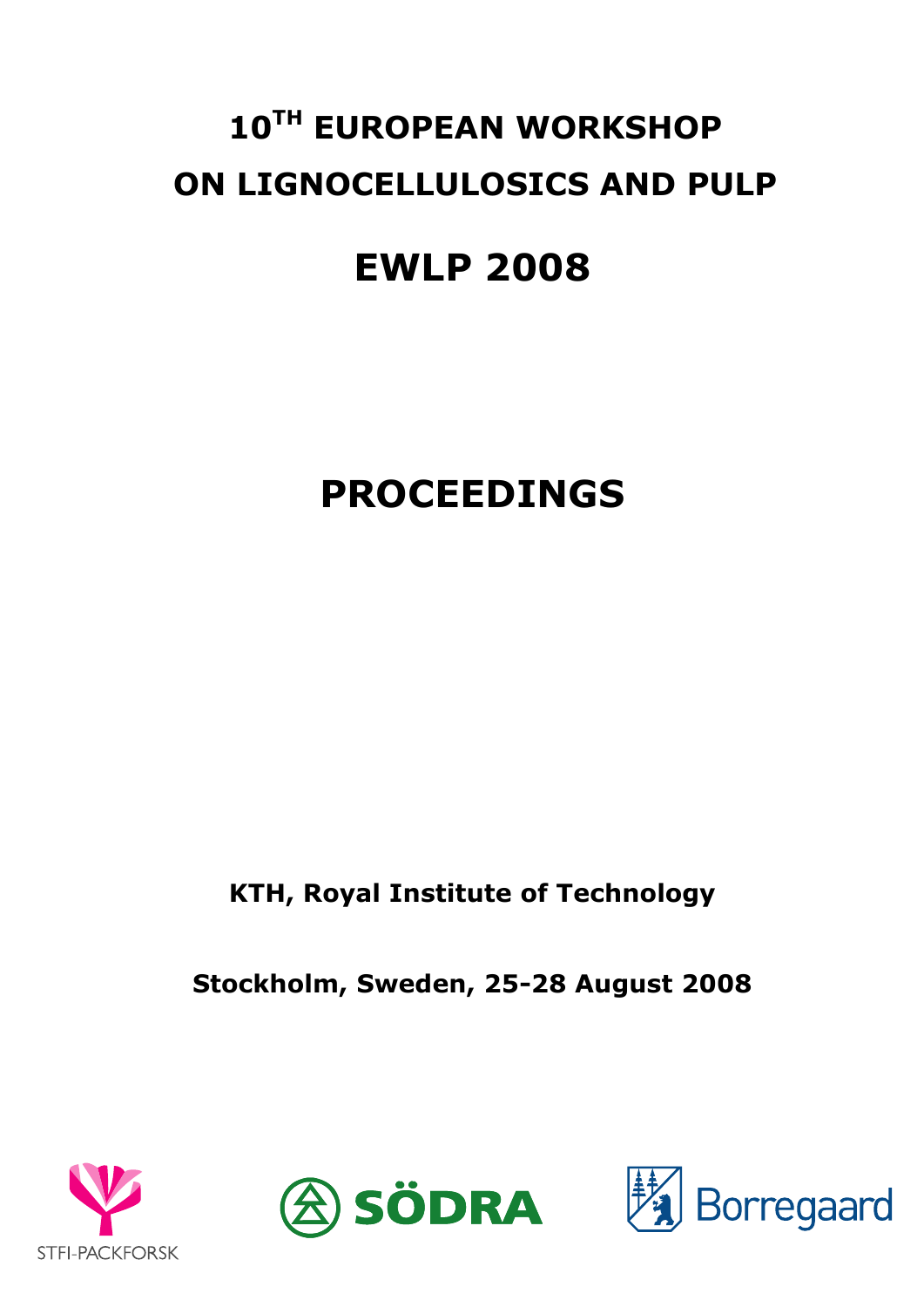### **THE STRUCTURE AND CONFORMATION OF LIGNIN AS JUDGED BY X-RAY CRYSTALLOGRAPHIC INVESTIGATIONS OF LIGNIN MODEL COMPOUNDS: ARYLGLYCEROL** β**-SYRINGYL ETHERS**

Knut Lundquist<sup>1</sup>, Vratislav Langer<sup>2</sup> and Jim Parkås<sup>3</sup> <sup>1</sup> Forest Products and Chemical Engineering, Department of Chemical and Biological Engineering, Chalmers University of Technology, SE-412 96 Göteborg, Sweden <sup>2</sup> Environmental Inorganic Chemistry, Department of Chemical and Biological Engineering, Chalmers University of Technology, SE-412 96 Göteborg, Sweden 3 Södra Cell AB, R&D, SE-430 20 Väröbacka, Sweden

#### **ABSTRACT**

Structural elements of the arylglycerol β-syringyl ether type are very frequent in hardwood lignins. A variety of crystalline dimeric lignin models representing different diastereomeric forms of structural elements in lignin of this type have been studied using X-ray crystallography. Bond distances and bond angles in the model compounds are in all probability nearly identical with those of the corresponding structural elements in lignins. Based on X-ray crystallographic data from four compounds a sequence of units (5 aromatic rings, 8 chiral Catoms) attached to each other by β-syringyl ether linkages was constructed. The appearance of the resulting oligomer illustrates that stereoisomerism can be expected to influence the shape of the lignin molecules to a great extent. The constructed oligomer constitutes one of 256 possible stereoisomers (128 racemates).

#### **I. INTRODUCTION**

Aiming at an elucidation of the stereochemistry and conformation of the lignin molecules, the conformation of a variety of lignin models, representative of different types of lignin structures, was examined by X-ray crystallography (Lundquist *et al*. 2003). It was found that the bulky aromatic groups in many cases tend to be far apart from each other in the conformations adopted. This suggests that  $\pi$ - $\pi$  electron repulsion (Hunter and Sanders 1990) between aromatic groups plays a role. However, it is evident that other factors (e.g. hydrogen bonding) also influence the conformations of the model compounds examined. It is notable that the bond angles and bond distances in the model compounds in all probability are almost identical with comparable features of the lignin molecules. This implies among other things that approximate descriptions of the geometry of the reactive sites in lignins can be obtained from crystal structures of model compound. We have paid special attention to model compounds representative of arylglycerol β-aryl ethers, since such structures represent a major type of structural elements in lignins. Here we have focused on sequences of arylglycerol β-syringyl ethers (Fig. 1).



**Figure 1.** The *erythro* (α*R*\*, β*S*\*) and *threo* (α*R*\*, β*R*\*) forms of arylglycerol β-syringyl ethers

Sequences of such structural elements can be expected to occur rather frequently in hardwood lignins since the number of β-syringyl ethers is large in such lignins (Adler 1977). That this is the case is supported by the fact that such sequences have been detected in birch lignin (Hori and Meshitsuka 2000, Westbye *et al*. 2008) and eucalyptus lignin (Evtuguin and Amado 2003).

#### **II. EXPERIMENTAL**

Crystal structures of **1e** (Langer *et al*. 2002), **2e** (Langer and Lundquist 2001), **3e** (Langer *et al*. 2005), **4e** (Stomberg and Lundquist 1989), **1t** (Lundquist *et al*. 2005) and **5t** (Langer *et al*. 2002) have been reported.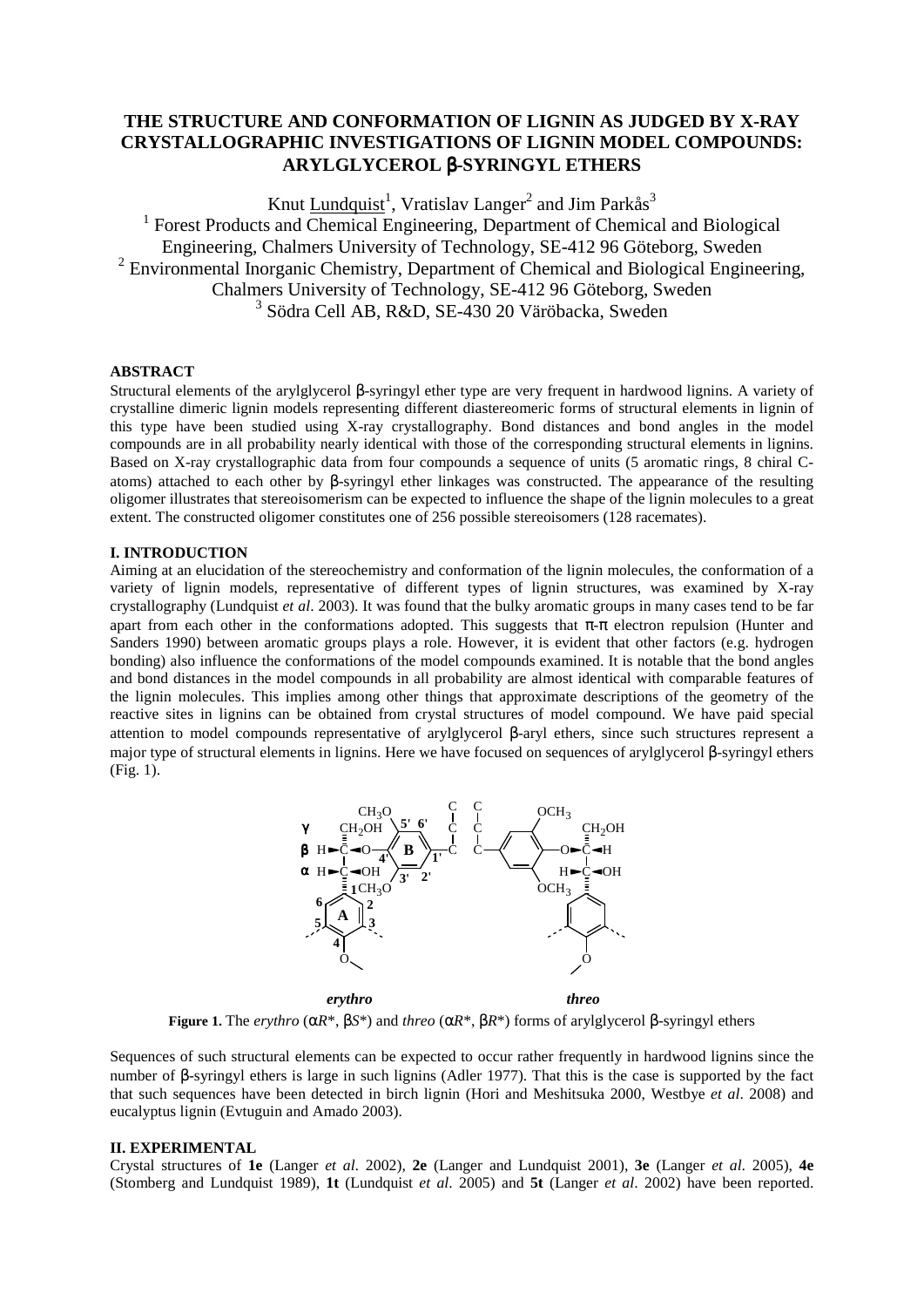Based on the molecules in the crystal structures of **5t**, **2e**, **1e**, and **4e**, an oligomer consisting of structural elements of arylglycerol β-syringyl ether type was constructed digitally. This was accomplished by replacing ring B (Fig. 1) in **5t** with ring A (*p*-methoxy group removed) in **2e** and subsequently ring B in **2e** was replaced by ring A (phenolic group removed) in **1e**. Finally ring B in **1e** was replaced by ring A (phenolic group removed) in **4e**. In each case there are two options for the replacement of the aromatic ring because of the symmetry of the syringyl group.



The computer work required was carried out using the program MERCURY (Macrae *et al*. 2006). MERCURY is a program for visualization and analysis of crystal structures. In its full version, provided to users of the Cambridge Structural Database system, display and overlay of multiple structures as well as editing of molecules is possible. The geometries of the two rings (A and B) are almost identical, implying that all the geometrical details of the constructed oligomers are identical or practically identical with those found in the crystal structures. The constructed oligomer is shown in Results and Discussion.

#### **III. RESULTS AND DISCUSSION**

We have studied the conformational options of structural elements of β-syringyl ether type based on X-ray crystallography of lignin model compounds. Computational studies constitute an alternative approach to study the conformation of this type of structural elements (Besombes *et al*. 2003). In the following discussion of torsion angles we have considered the isomer with *R*-configuration at  $C_{\alpha}$ . Important torsion angles are  $C_{\alpha v}$ <sup>-</sup> $C_{\alpha}$ <sup>-</sup> C<sub>β</sub>-O and C<sub>aryl</sub>-O-C<sub>β</sub>-C<sub>α</sub> (Fig. 2).



**Figure 2.** Torsion angles of importance for the conformation of arylglycerol β-aryl ethers: C<sub>aryl</sub>-C<sub>α</sub>-C<sub>β</sub>-O and C<sub>aryl</sub>-O-C<sub>β</sub>-C<sub>α</sub>

Relevant conformational data for models1**e**-**4e**, **5t** and **1t** are collected in Table 1. The Caryl-Cα-Cβ-O angle is either about -70° **(3e, 4e, 5t)** or about 180° **(1e, 1t, 2e)**. When this angle is about -70° the angle C<sub>aryl</sub>-O-C<sub>β</sub>-C<sub>α</sub> is about -150° **(3e, 4e, 5t)**. When the C<sub>aryl</sub>-C<sub>α</sub>-C<sub>β</sub>-O angle is about 180° the angle C<sub>aryl</sub>-O-C<sub>β</sub>-C<sub>α</sub> is about -80°**(1e**, **2e**) or about 150 (**1t**). The aromatic rings are well separated in all the compounds but it is only in **1t** the distance  $(4.88 \text{ Å})$  is close to the maximum for C1-C4'  $(4.9-5 \text{ Å})$ . It follows from what is said above and Table 1 that there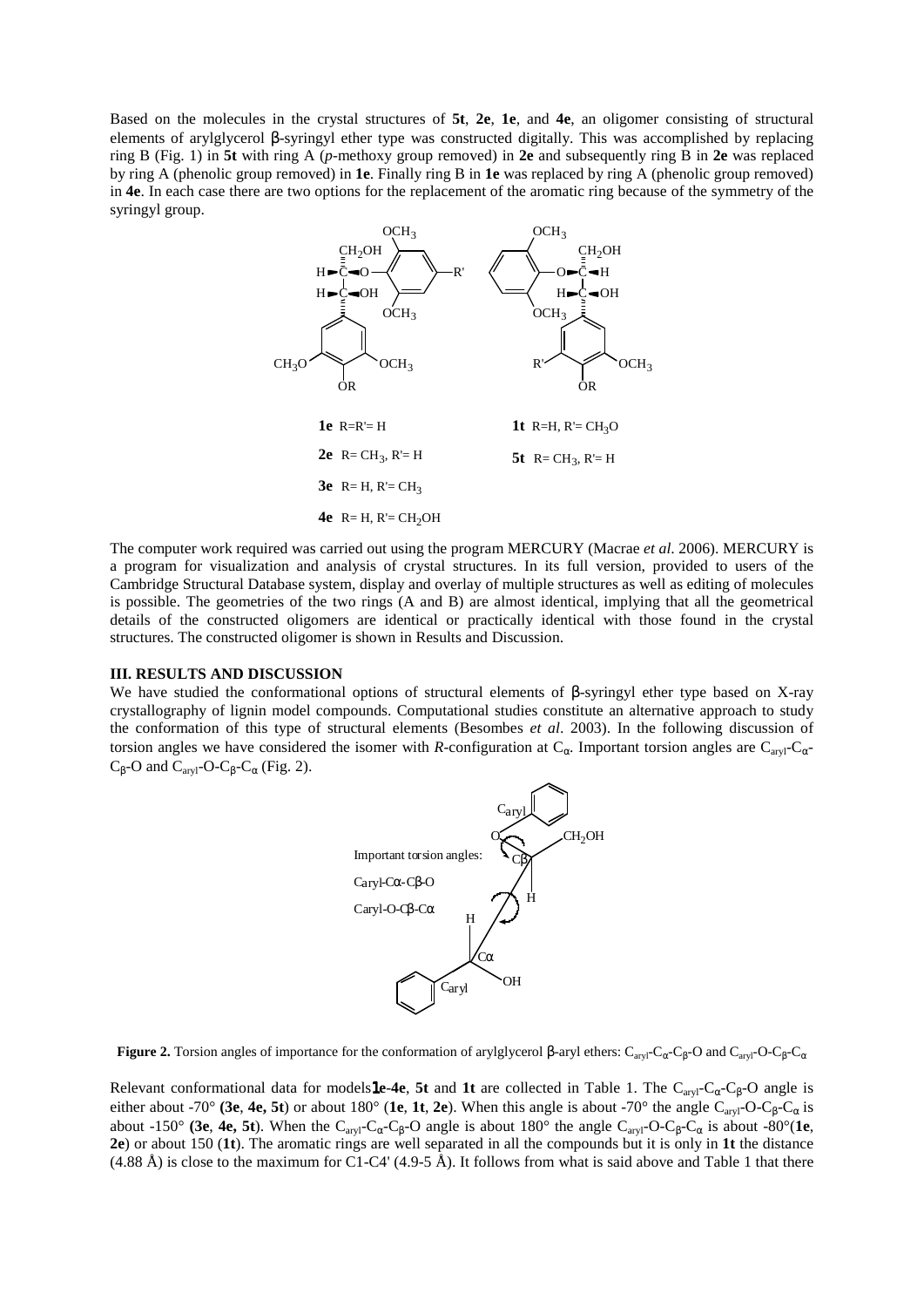is a tendency to regularities regarding conformation in the model compounds examined. However, such tendencies are much more pronounced in arylglycerol β-guaiacyl ethers (Langer *et al*. 2007).

|                  | Torsion angles $(°)$                             |                                                   |
|------------------|--------------------------------------------------|---------------------------------------------------|
| <b>Substance</b> | $C_{\text{aryl}}$ -O- $C_{\beta}$ - $C_{\alpha}$ | $C_{\text{aryl}}$ - $C_{\alpha}$ - $C_{\beta}$ -O |
| 1e               | $-75.26$                                         | $-177.27$                                         |
| 2e               | $-89.25$                                         | 178.58                                            |
| 3e               | $-152.71$                                        | $-70.76$                                          |
| 4e               | $-150.55$                                        | $-70.96$                                          |
| 1t               | 149.08                                           | 173.76                                            |
| 5t               | $-148.25$                                        | $-70.54$                                          |

**Table 1.** Torsion angles of importance for the conformation of arylglycerol β-aryl ethers (Fig. 2): C<sub>aryl</sub>-C<sub>α</sub>-C<sub>β</sub>-O and C<sub>aryl</sub>-O- $C_8$ - $C_\alpha$ 

We have constructed an oligomer consisting of a sequence of arylglycerol β-syringyl ethers based on different enantiomeric forms of the crystal structures of **5t**, **2e**, **1e** and **4e** (Fig. 3). The configuration (*R*,*S*) of the chiral carbon atoms in the oligomer is shown. The *erythro/threo* ratio in the constructed sequence is 3:1. The corresponding *erythro*/*threo* ratio in a lignin sample has been determined as 55:15 (Bardet *et al*. 1998). The constructed oligomer illustrates the influence of stereochemistry on the shape of the lignin molecules. The "lignin model" constructed (Fig. 3) is representative of segments of lignin molecules, and it should not be viewed as a model for individual lignin molecules. Comparable bond distances and bond angles in the crystal structures are in all probability almost identical with those in corresponding structural elements in lignins. This also holds true for the constructed oligomer since all the geometrical details of the constructed oligomer are identical or practically identical with those found in the crystal structures. The conformation of the model compounds is retained in the constructed oligomer. Therefore it seems reasonable to assume that the conformation of the constructed oligomer represents a plausible alternative. The constructed oligomer represents one of the 256 possible stereoisomers (128 racemates).



**Figure 3.** Stereoisomer of a lignin model consisting of a sequence of 5 units attached to each other by β-syringyl ether linkages